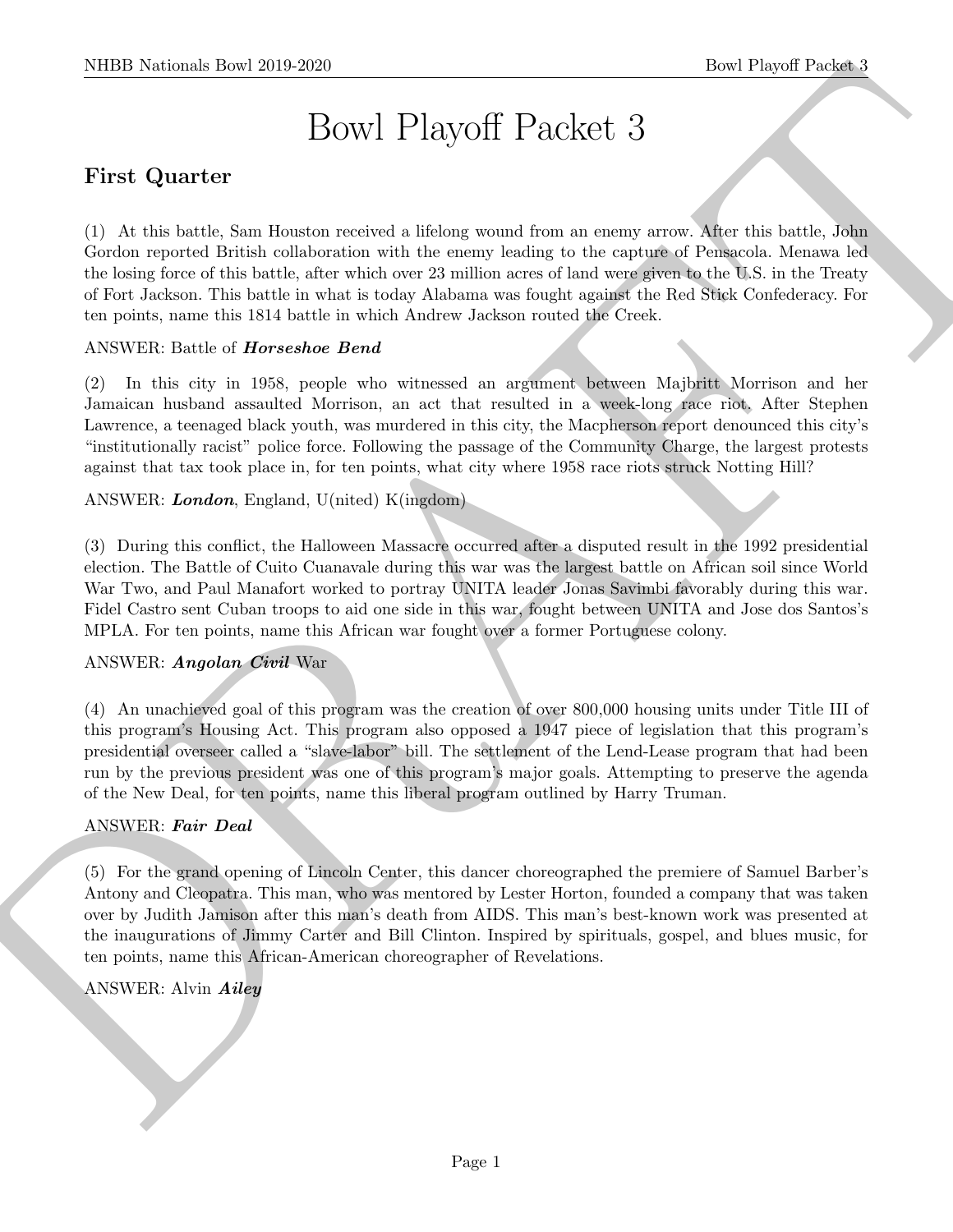(6) A copy of this speech was once smuggled in a basket of women's underwear so that dissenters could not destroy it before it was read. In order to secure a "grand peace for all the generations," this speech asked listeners to "[endure] the unendurable and [suffer] what is unsufferable." This speech marked the first occasion that common citizens heard the voice of their emperor, who signaled a desire to surrender after facing the atom bomb. For ten points, identify this speech given by Hirohito at the end of World War Two.

## ANSWER: Jewel Voice Broadcast (accept Imperial Rescript on the Termination of the Greater East Asia War)

(7) This figure's daughter, Pearl, wrote her epitaph, "The gem that filled [the casket] sparkles yet." An 1886 photograph shows Blue Duck posing next to this figure. "Hanging Judge" Isaac Parker gave this figure a nine-month prison sentence for stealing a horse. Edgar Watson is among the suspects in the still unsolved 1889 murder of this figure who knew the James and Younger boys while growing up in Missouri. James Reed and Jim July were among the husbands of, for ten points, what outlaw queen of the Wild West?

#### ANSWER: Belle Starr

(8) This empire was established after the Battle of Ongal by Asparukh of the Dulo clan, who founded its first capital of Pliska. One ruler of this state, Simeon I the Great, established his dominance by defeating Leo Phocas at the Battle of Achelous. This state was destroyed after the Battle of Kleidion was won by Basil II, whose epithet comes from blinding 99 out of 100 survivors from this empire's army. For ten points, name this western neighbor of the Byzantine Empire.

#### ANSWER: First Bulgarian Empire

(9) In this city, the Black Recondos were given permission by the police to carry out arrests. Sojourner Truth moved to this city after she escaped from slavery, and Jack Johnson was arrested in this city for violating the Mann Act. C. W. Post invented Grape Nuts and founded a cereal company in this city, where W. K. Kellogg also made "corn flakes." The Race Betterment Foundation was founded in this city by a eugenicist doctor. John Harvey Kellogg founded a sanitarium in, for ten points, what Michigan city?

#### ANSWER: Battle Creek, Michigan

NIBB Noticeals how 2019-2020<br>
(b) A cone of the section of same same simulation is radiot of woman's candered to the National Matter of the section of the section of the section of the section of the section of the sectio (10) The similarities between George Downie's misfortunes in this battle and Horatio Nelson's fortunes in Egypt led this battle to be known as the "False Nile." The Saranac River was a key location at this battle, where the flagship of the winning side was the 26-gun USS Saratoga. Thomas MacDonough crushed George Prevost's troops at this battle. For ten points, name this battle of the War of 1812 in which the British gave up Plattsburgh in upstate New York, because they lost control of a lake on the Canadian border.

ANSWER: Battle of Lake Champlain (accept Battle of Plattsburgh before mentioned)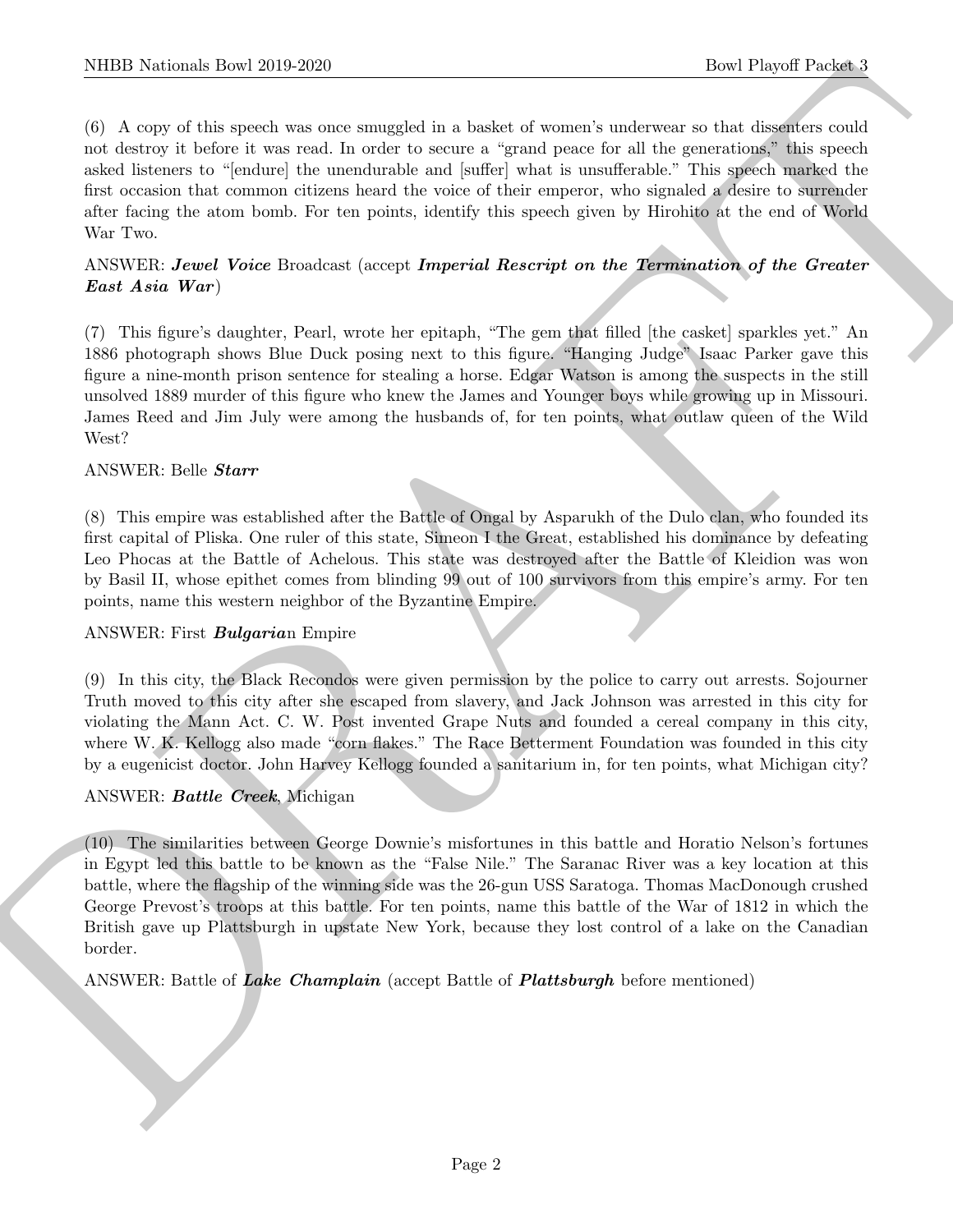# Second Quarter

(1) John Nicolas Choate created many glass pale negative images of this institution. While recruiting students, this institution's founder noted that people called Washichu were militarily successful because of their education. Luther Standing Bear served as a recruiter for this school, which was founded by Richard Henry Pratt, who attempted to "Kill the Indian: Save the Man." For ten points, name this Pennsylvania boarding school whose football team was led by two-time Olympic gold-medalist Jim Thorpe.

ANSWER: Carlisle Indian Industrial School (accept United States Indian Industrial School)

BONUS: In the film Jim Thorpe - All-American, Jim Thorpe was portrayed by this non-Native American star of Judgment at Nuremberg, who won an Academy Award for Elmer Gantry.

#### ANSWER: Burt Lancaster

(2) Gorgidas was the first leader of this group, which had taken a deliberately relaxed stance under Charbrias. At a battle where one side used an oblique order and forced its right wing back, this group was led by Pelopidas to counter the Spartan right wing. This group, which was stationed in Cadmia, was decimated at Chaeronea by Philip II's phalanxes. Epaminondas's army at Leuctra relied on, for ten points, what elite force of the Theban army that consisted of 150 pairs of male lovers?

#### ANSWER: Sacred Band of Thebes

BONUS: The most substantial account of the Sacred Band comes from this Greek-born Roman philosopher and priest of Apollo, known for his Moralia.

#### ANSWER: Plutarchus

SIBD Notionals how 2019-2020<br>
Second Quart of<br>
Second Quart of<br>
Second Quart of<br>
Second Quart of<br>
Second Quart of<br>
Consider a case of our selection is followed and proper called Walled were without were also words here an (3) A kingdom in this modern-day country killed war captives in a ceremony known as the Annual Customs, which were started under King Agaja. Sky kings called Ogiso legendarily ruled over an empire named for this present-day country that created a mask of Queen Mother Idia. King Houegbadja began an all-female military regiment in this modern-day country called the Amazons. The last king of a certain kingdom in this country, Behanzin, was defeated by the French in 1894. For ten points, name this country, home to the Fon people.

#### ANSWER: Republic of **Benin**

BONUS: This kingdom that was led by Behanzin was found in what is today the Republic of Benin, lasted from about 1650 to 1894, and thrived off the slave trade with Europeans.

ANSWER: Kingdom of Dahomey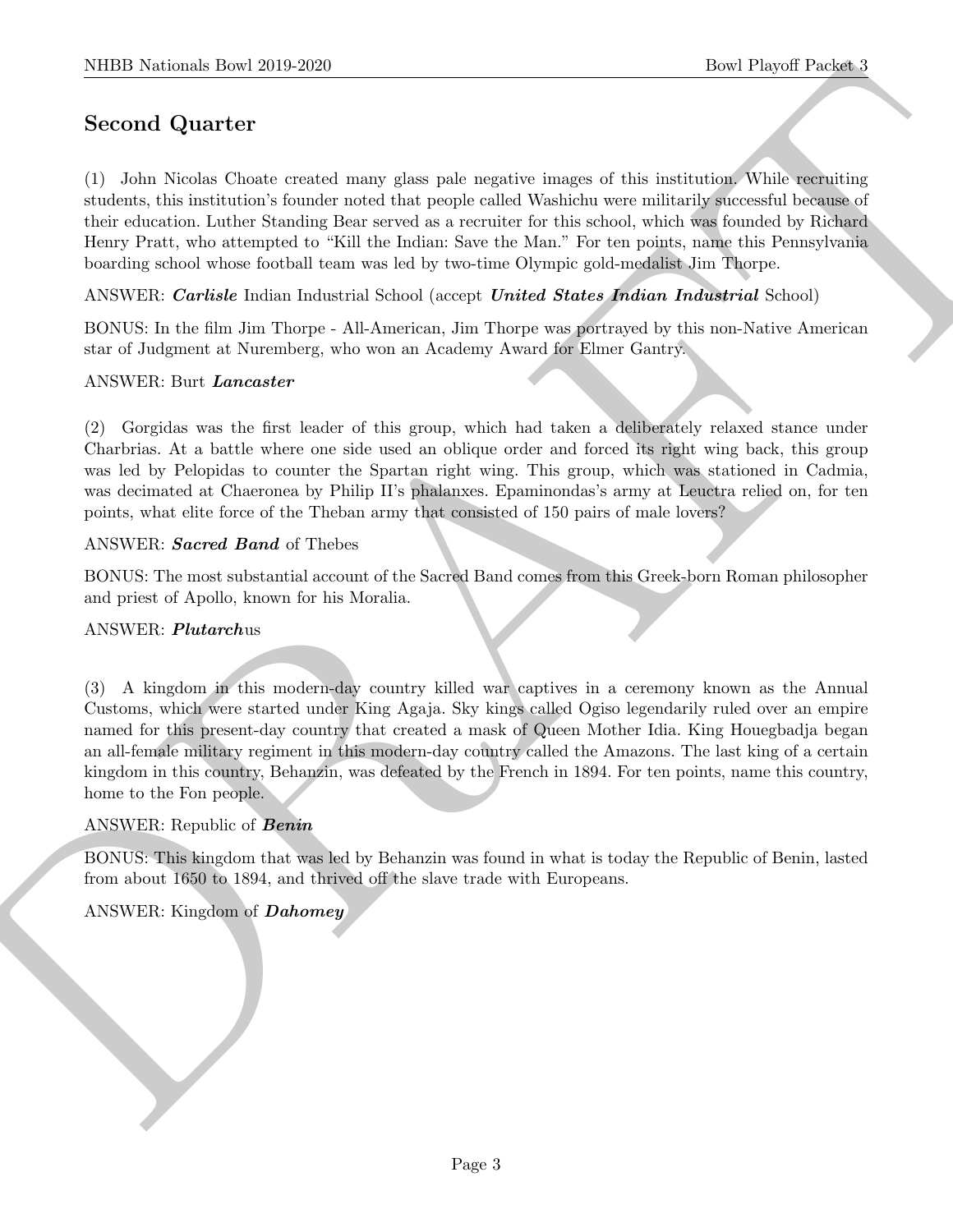NIBB Noticeals how 20:0 2250<br>
(i.e. A Baccac's Wedeby canceled containe this and world in instead of a polynomial Possible and the state of<br>
(i.e. A Baccac's which contains the First David Worlds," The max are<br>not as a de (4) A Harper's Weekly cartoon depicting this man seated in front of a paper while Jefferson Davis stands aside dressed as Iago is titled "Time Does Wonders." This man served as a chaplain at the Battle of Vicksburg and replaced Albert G. Brown in a position that had remained open for eight years. That position was won by this man in an 1870 election in Mississippi, the result of which was described as a "weakening blow against color line prejudice." For ten points, name this first African-American to serve in Congress.

#### ANSWER: Hiram Rhodes Revels

BONUS: Hiram Revels served as the first president of an institution in Lorman, Mississippi that is now a state university known by this name, the first Black land grant college.

ANSWER: Alcorn State University (prompt on "ASU")

(5) The central vessel in this event was captained by Luke Collingwood and had a destination of Black River, a location that today contains a monument commemorating the victims of this event. Granville Sharp was informed of this event by Olaudah Equiano and attempted to press murder charges on the crew of the central vessel. This 1781 event was a major symbol of the inhumane conditions of the Middle Passage. J.M.W. Turner's painting The Slave Ship was inspired by, for ten points, what massacre?

#### ANSWER: Zong Massacre

BONUS: The Zong massacre took place in what is today this Caribbean country, which has been led by prime ministers such as Alexander Bustamante and P.J. Patterson.

#### ANSWER: Jamaica

(6) This leader prevented the Morho Naba, the chief of the Mossi people, from holding courts to consolidate power for the Committees for the Defense of the Revolution. This man made the Renault 5 the official service car of his ministers, and he fought the Christmas War against Mali over the Agacher Strip. This successor of Jean-Baptiste Ouedraogo was assassinated in a 1987 coup d'etat. Nicknamed "Africa's Che Guevara," For ten points, name this Socialist, the first president of Burkina Faso and last president of Upper Volta.

#### ANSWER: Thomas Sankara

BONUS: Sankara's 1987 assassination was orchestrated by this man who took over as president of Burkina Faso and was contentiously "elected" to that position four times afterward.

#### ANSWER: Blaise Compaore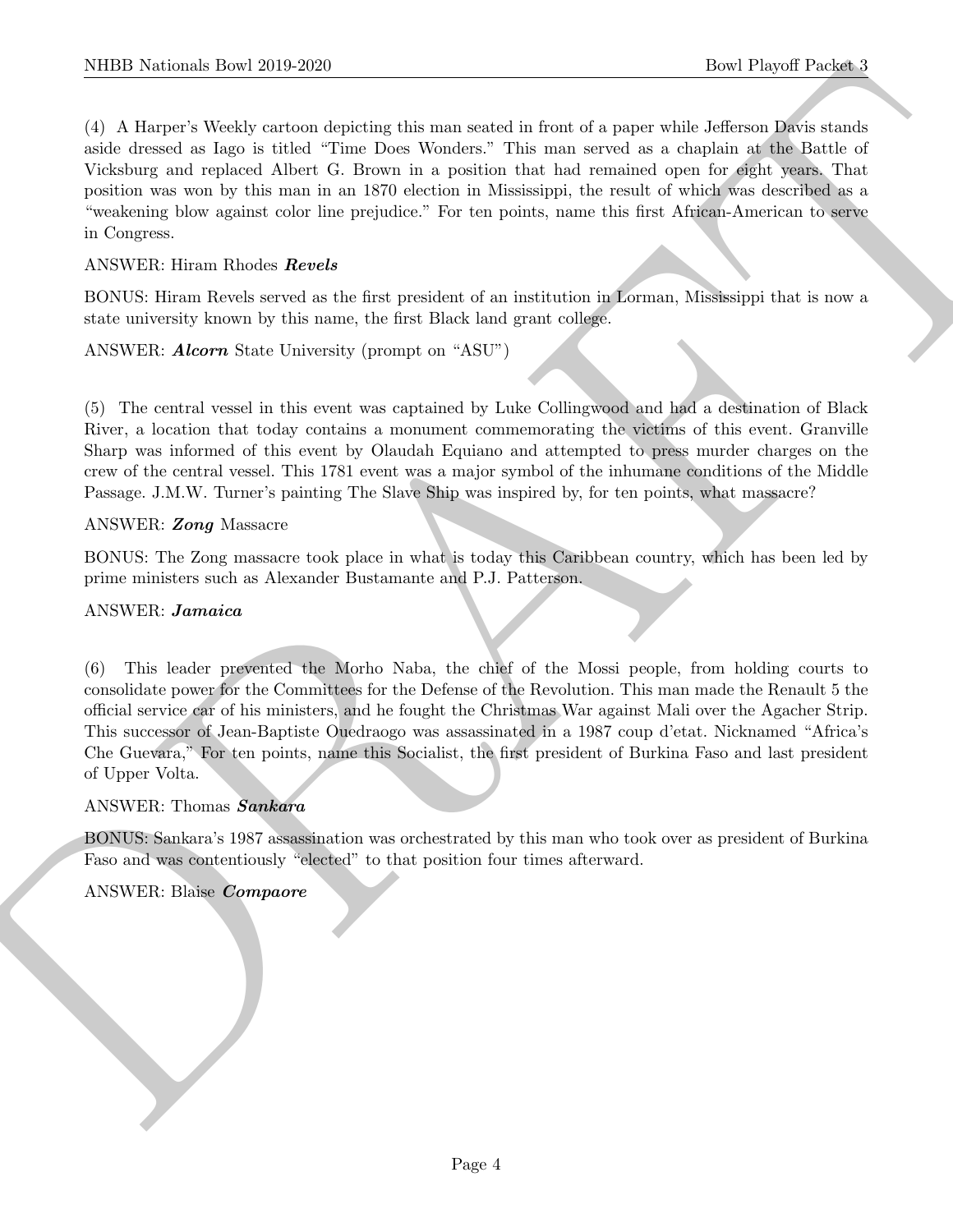(7) This theologian argued that the West's position of "anti-communism" is "an evil even greater than communism itself." This theologian was influenced by Charlotte von Kirschbaum while a student at Gottingen. This theologian's Barmen Declaration was adopted by Christians in Nazi Germany to resist the German Christian Movement. This theologian's best known work is sometimes titled Romans II. For ten points, name this Swiss reformed theologian, who authored the Church Dogmatics.

#### ANSWER: Karl Barth

BONUS: Despite the fact that Karl Barth was a Protestant, this pope from 1939 to 1958 is thought to have said that Barth was the "greatest theologian since Thomas Aquinas."

#### ANSWER: Pius XII

(8) This faction put Amadeo, the Duke of Aosta, on the throne after the battle of Alcolea. Tomas de Zumalacarregui was a commander of this faction and inspired his country's national breakfast dish, tortillas. The first war named for this faction was ended by the Convention of Vergara. Isabella II was overthrown by members of this faction, named for a prince who was removed from succession through the Pragmatic Sanction of 1830. For ten points, name these 19th century Spanish wars, named for an Infante.

ANSWER: Carlists (accept Carlism, accept First, Second, or Third Carlist Wars)

BONUS: Infante Carlos de Borbon was the son of this ruler of the Spanish Empire whose forced abdication paved the way for Napoleon to make his brother, Joseph Bonaparte, king of Spain.

#### ANSWER: Charles IV (accept Carlos IV)

NIBB Noticeals how 2019-2020<br>
The Playeri Poses 1<br>
The Roberts and the West's position of "sub-someonic field" between the state of the state of the state of the state<br>
considers. This choosing the main theoretic by Chalo (9) A section of this work examining "Democracy in the Three Main Fields" warns against "ultrademocracy" which arises from individualistic aversion to discipline. This work claims that Blacks in the United States are oppressed by a reactionary ruling class as opposed to workers or farmers. This work's section on "War and Peace" states that, "Every Communist must grasp the truth; political power grows out of the barrel of a gun." For ten points, name this 1964 book that contains sayings from a Communist leader of China.

#### ANSWER: Little Red Book (accept Quotations from Chairman Mao Tse-tung, accept Mao Zhuxi Yulu)

BONUS: Inspired in part by the Little Red Book, this "Brotherly Leader" set out his political philosophy in The Green Book.

#### ANSWER: Colonel Muammar Gaddafi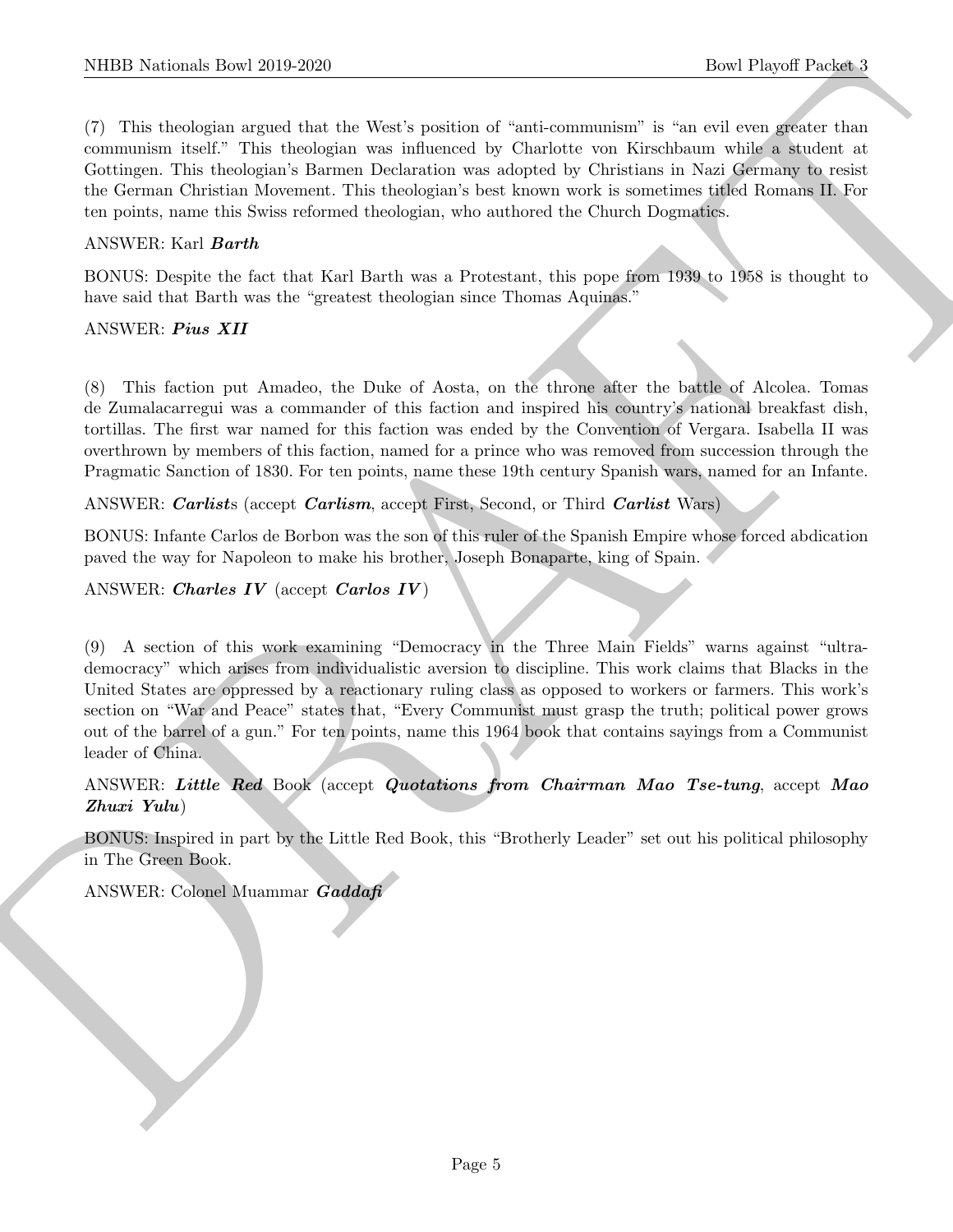SIIDE Notionals them 2019 2200<br>
The Playeri Posset is consistent to a small Contained the second Consistent with the second term profile are priority the second term profile are provided to a small contained to compare Bi (10) At this battle, George H. Thomas refused to assault Confederate forces, saying, "One or two more such assaults would use up this army." Sherman attempted to capture Pigeon Hill at this battle during his advance on Joseph Johnston. This battle names a man who presided over a trial of 113 IWW members in 1917. That man with this name also banned "Shoeless Joe" Jackson after a 1919 scandal. For ten points, name this battle, which also names the first baseball commissioner who banned the Black Sox.

## ANSWER: Battle of **Kennesaw Mountain** (accept **Kenesaw Mountain** Landis)

BONUS: While the 1919 Chicago White Sox are infamous for throwing the World Series, the victor in that Series was from this city, the home of baseball's first all-professional team in 1869, called the "Red Stockings."

#### ANSWER: Cincinnati, Ohio

# Third Quarter

The categories are ...

- 1. Japanese Internment
- 2. Wales
- 3. War of the Triple Alliance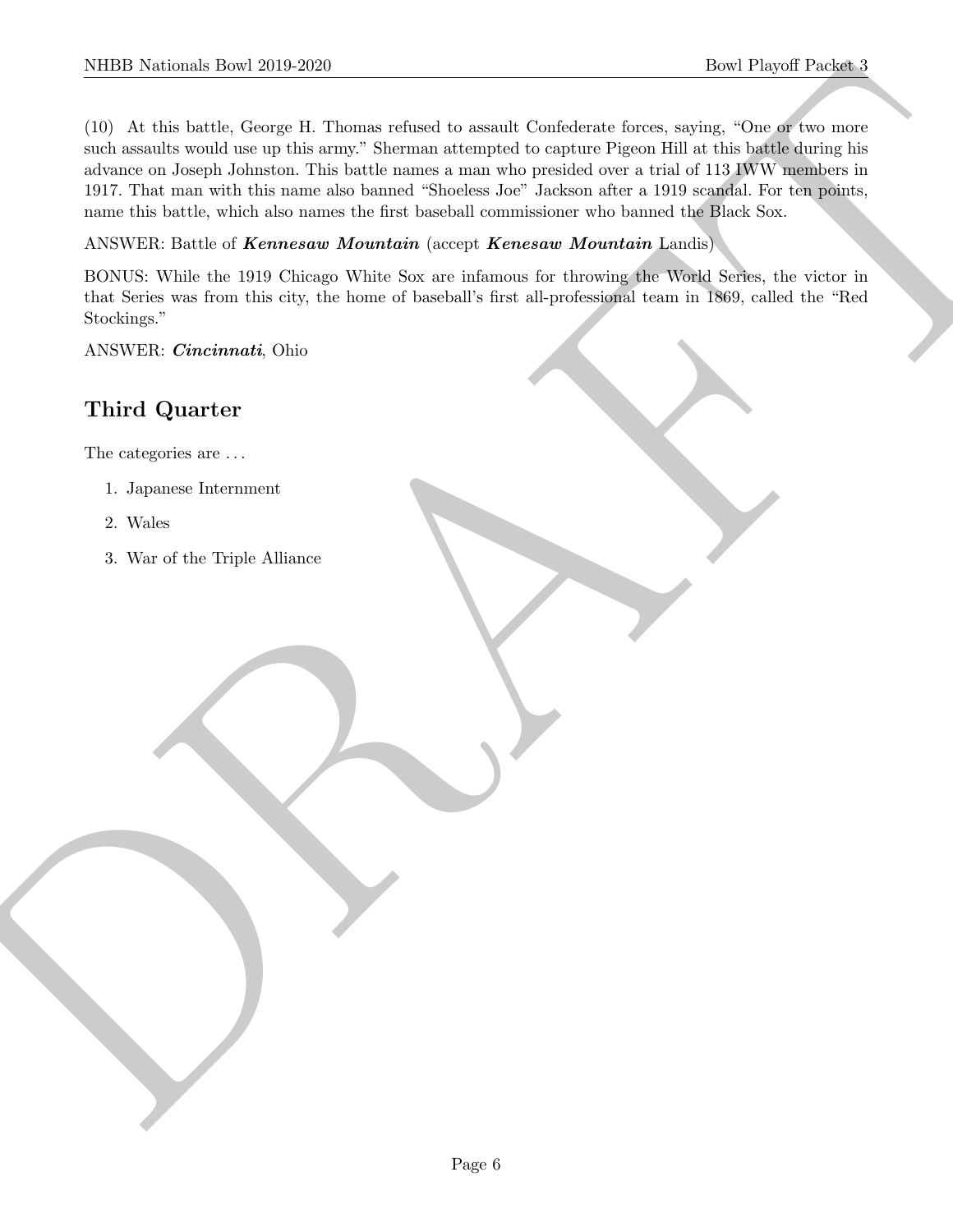#### Japanese Internment

Japanese internment...

(1) Occurred when this president issued Executive Order 9066 during World War Two

ANSWER: Franklin Delano Roosevelt (accept FDR)

(2) Was less widespread in this state due to its high Japanese population

# ANSWER: Hawaii

(3) Was mostly imposed on these second generation Japanese who were American citizens

# ANSWER: Nisei

SIDD Notional: Deal 2019-2020<br>
Load Propert Cassinal<br>
Jackwater interpretations .<br>
Approximation in problem issued Incomentation Order 5006 during World War Tax<br>
ANNEW Properties that the results are the second processive (4) Was supported by this California attorney general, who used the lack of sabotage as evidence of a Japanese plot.

#### ANSWER: Earl Warren

(5) Incarcerated the most people at this Wyoming site, named for a striking geological feature

# ANSWER: Heart Mountain War Relocation Center

(6) Was implemented by this hardline general, who declared "a Jap is a Jap"

# ANSWER: John L(esesne) DeWitt

(7) Was ruled mostly unconstitutional by this Supreme Court case on the same day as Korematsu

ANSWER: Ex parte Mitsuye Endo

(8) Was declared unnecessary by this suppressed Naval Intelligence report

# ANSWER: Ringle Report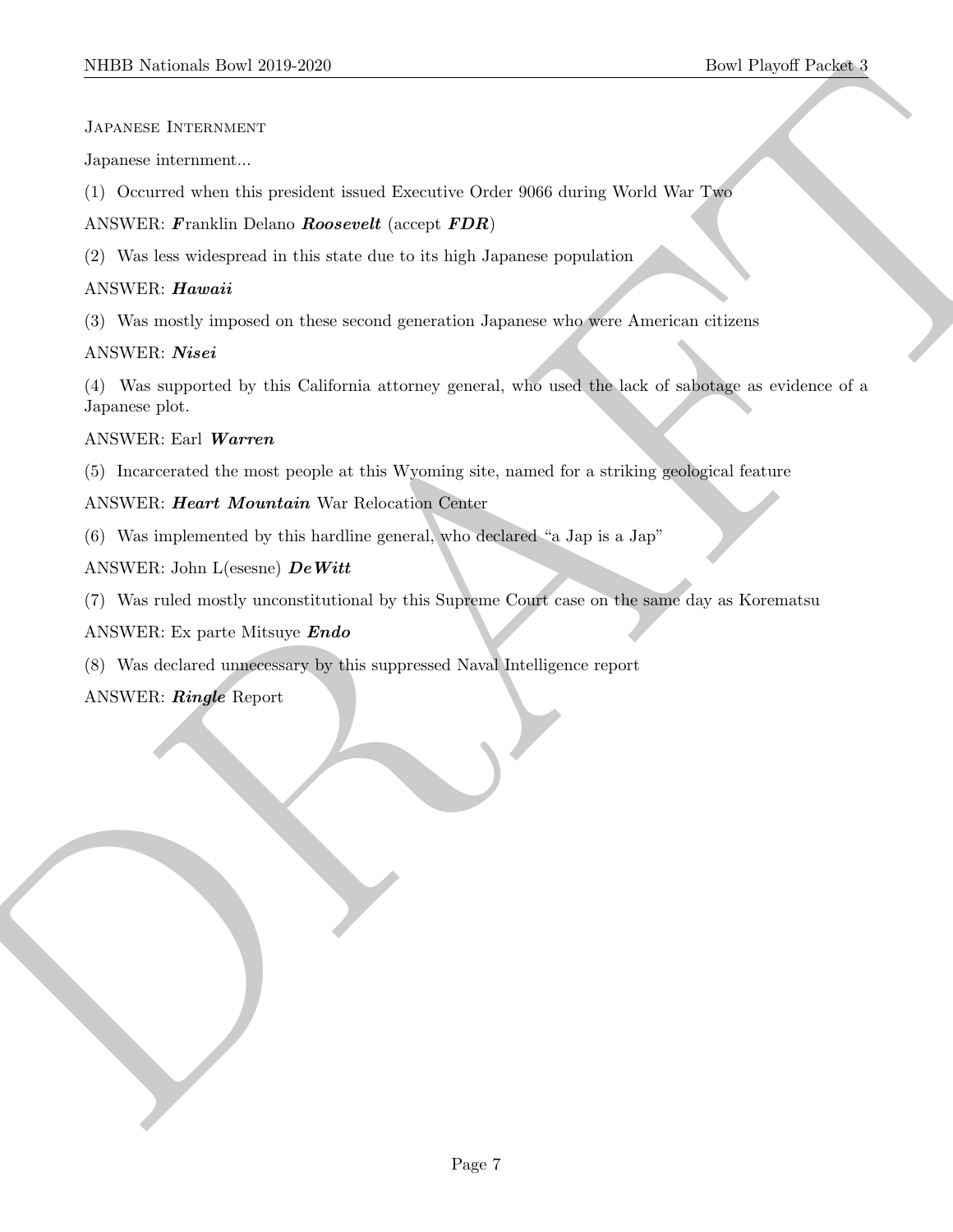#### **WALES**

Name the...

- (1) Kingdom of which it is a subordinate country
- ANSWER: United Kingdom (accept  $U.K.,$  accept Great Britain, accept England)
- (2) King who conquered Wales and defeated Llewellyn the Last, known as the Hammer of the Scots

## ANSWER: Edward I

(3) Grandson of Owen Tudor who passed the Wales Acts to integrate it into England

#### ANSWER: Henry VIII

(4) Earthwork on the border between England and Wales, created by a namesake ruler of Mercia

# ANSWER: Offa's Dyke (accept Clawdd Offa)

(5) Welsh noble who led an ultimately unsuccessful revolt against Henry IV

ANSWER: Owain (or Owen) Glyndwr (accept Owain (or Owen) Glendower)

(6) Prince of Gwynedd who ruled most of Wales and concluded a truce with the Marcher lords

# ANSWER: Llewellyn the Great (accept Llywlyn ap Iorwerth)

- NIBER Notices in Level 2019-2020<br>
Note Player in which is it is a subscribence constant<br>
Note that Notes is a subscribence constant ( $D$ , account is a subscribence constant)<br>
A SWER: University ( $D$ ) and the subscribence (7) 1277 treaty that began the English conquest after Eleanor de Montfort was captured by pirates ANSWER: Treaty of **Aberconwy** 
	- (8) Kingdom that controlled the area east of the Cambrian Mountains, divided in 1160

ANSWER: Powys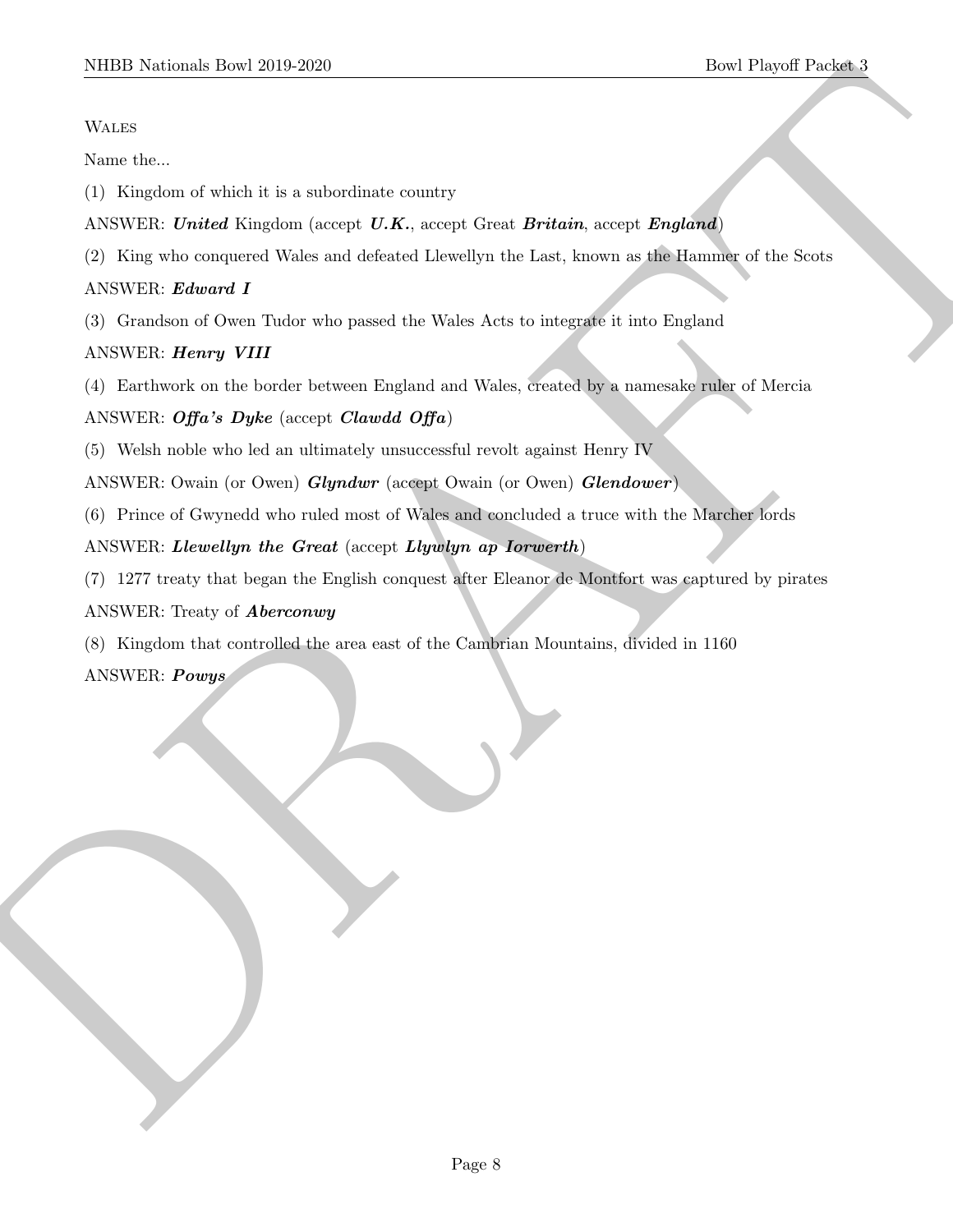War of the Triple Alliance

Name the...

(1) Country with capital at Montevideo where a conflict between the Blancos and Colorados sparked the war

## ANSWER: Uruguay

(2) Brazilian Emperor who became known as the Number One Volunteer for his desire to travel to the front

# ANSWER: Pedro II (accept Pedro the Magnanimous)

(3) U.S. president who arbitrated a dispute over the Paraguay-Argentina border

# ANSWER: Rutherford B. Hayes

(4) President of Paraguay who died in the Battle of Cerro Cora, ending the war

# ANSWER: Francisco Solano Lopez

(5) Brazilian noble commander-in-chief, victor of the Siege of Humaita

ANSWER: Luis Alves de Lima e Silva, Duke of Caxias (accept either underlined)

SIIDD Notional: Download a Littlewide School and the second of the Player Player of the School of the Same the State of the Same of the State of the State of the SWER Department of the ACT with the SWER Department of the (6) Province of Brazil, northeast of Paraguay, the target of a Paraguayan invasion at the beginning of the war

# ANSWER: Mato Grosso

(7) Decisive Brazilian naval victory on the Parana River, which turned the tide of the war

ANSWER: Battle of the Riachuelo

(8) Argentine President, initially selected as Triple Alliance commander-in-chief

# ANSWER: Bartolome Mitre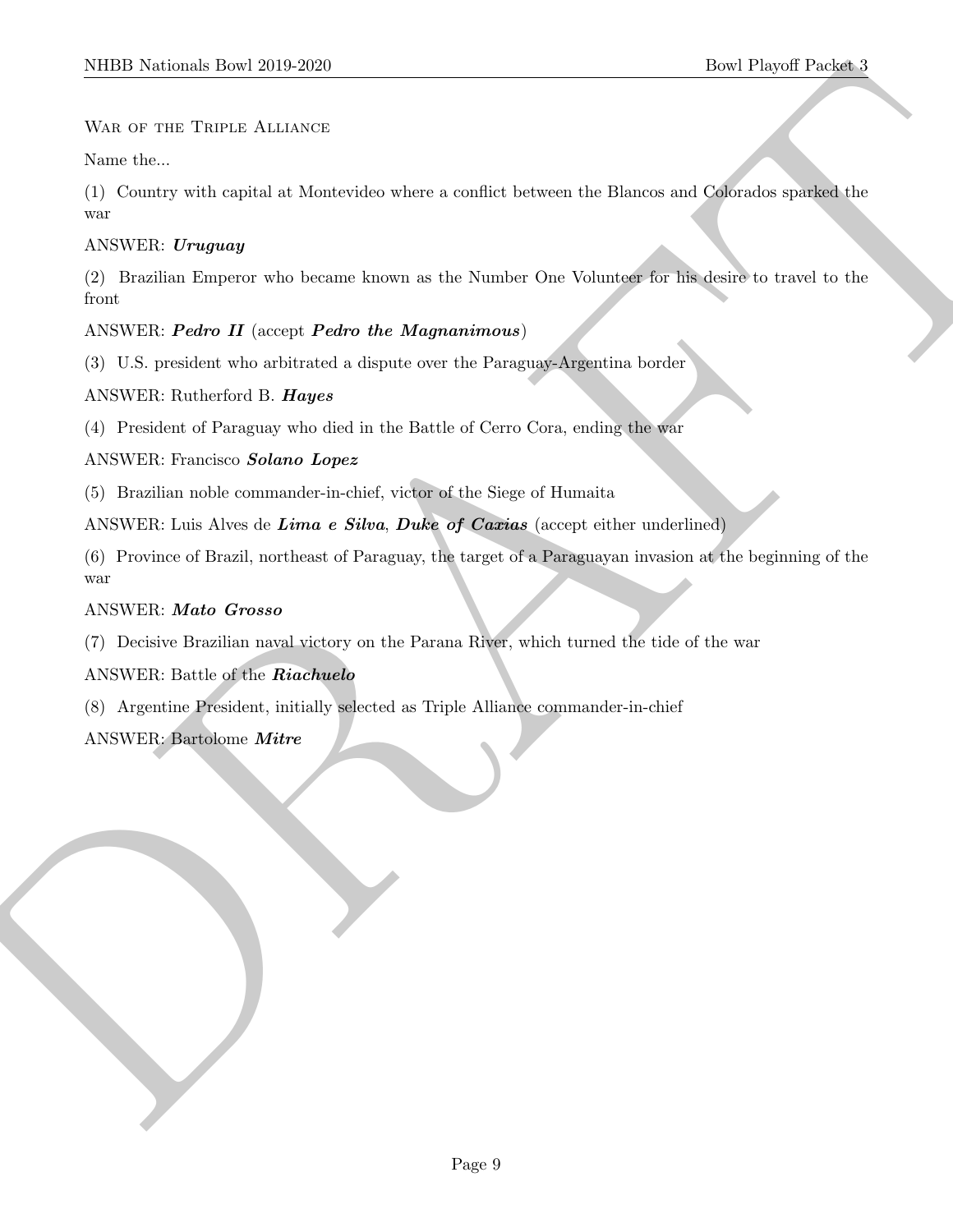# Fourth Quarter

(1) The excessive number of bathrooms at this location contributed to its nickname, "Boldt's Folly." An ostentatious Versailles-themed 1897 ball organized at this location by Mrs. Bradley Martin is an example of its city's wealth inequality. After serving as president, (+) Herbert Hoover spent over three decades living in this building, whose restaurants include Peacock Alley and The Bull and Bear Steakhouse. One namesake of this Fifth Avenue building is considered the first self-made (\*) millionaire in the United States, largely from his success in fur trading. For ten points, name this luxury hotel in New York City.

ANSWER: Waldorf Astoria New York

(2) One side in this battle positioned themselves with the capture of Vezon and Bourgeon. After he failed to attack the Redoubt d'Eu in this battle, Richard Ingoldsby was court martialed. A Voltaire story of this battle notes that the men of Charles Hay and the Comte (+) d'Auteroche both refused to fire the first shots upon one another. Louis XV watched this battle, which the Duke of Cumberland initiated to defend Tournai from (\*) Maurice de Saxe's forces. For ten points, name this 1745 battle of the War of the Austrian Succession that allowed France to conquer the Netherlands.

#### ANSWER: Battle of Fontenoy

(3) During this war, "Patriotic Soup" was created and is now part of Chaozhou cuisine. In this war, trebuchet designs were copied from those used in the Sacking of Baghdad. Following this war, two emperors fled south to what is now Hong Kong, and after losing this war,  $(+)$  Lu Xiufu and Zhao Bing jumped off a cliff into the sea. Bayan led one side during this war, which included a six-year siege during the Battle of Xiangyang. The Battle of (\*) Yamen took place in, for ten points, what war in which Mongke Khan died at the Battle of Diaoyu Castle, leading to Kublai Khan's rule over China?

ANSWER: Yuan-Song war(s) (accept Mongol Conquest (or invasion) of the Song Dynasty or equivalents)

NIBB Noticeals how 20:0 2630<br>
Devel Poyent Develop 1<br>
Devel Poyent Develop 1<br>
To unit Quart correspondent to the transmission of the type and that is developed at this host<br>form by SMA and the two contributions at this lo (4) This speech listed "you don't see the people enough anymore" among the "typical comments" its speaker got while on a ten-day retreat to Camp David. Most of the ideas in this speech were inspired by the input of pollster Pat Caddell. The first Secretary of  $(+)$ Energy, James R. Schlesinger, was fired after this speech, which was given in response to an economic recession. This speech asked people to use carpools and public transportation, and claimed that America was facing a  $(*)$  "crisis of confidence" caused in part by the Iranian Revolution. For ten points, name this speech given during the 1979 oil crisis by Jimmy Carter.

ANSWER: *Malaise* speech (accept "*Crisis of Confidence*" speech before mentioned)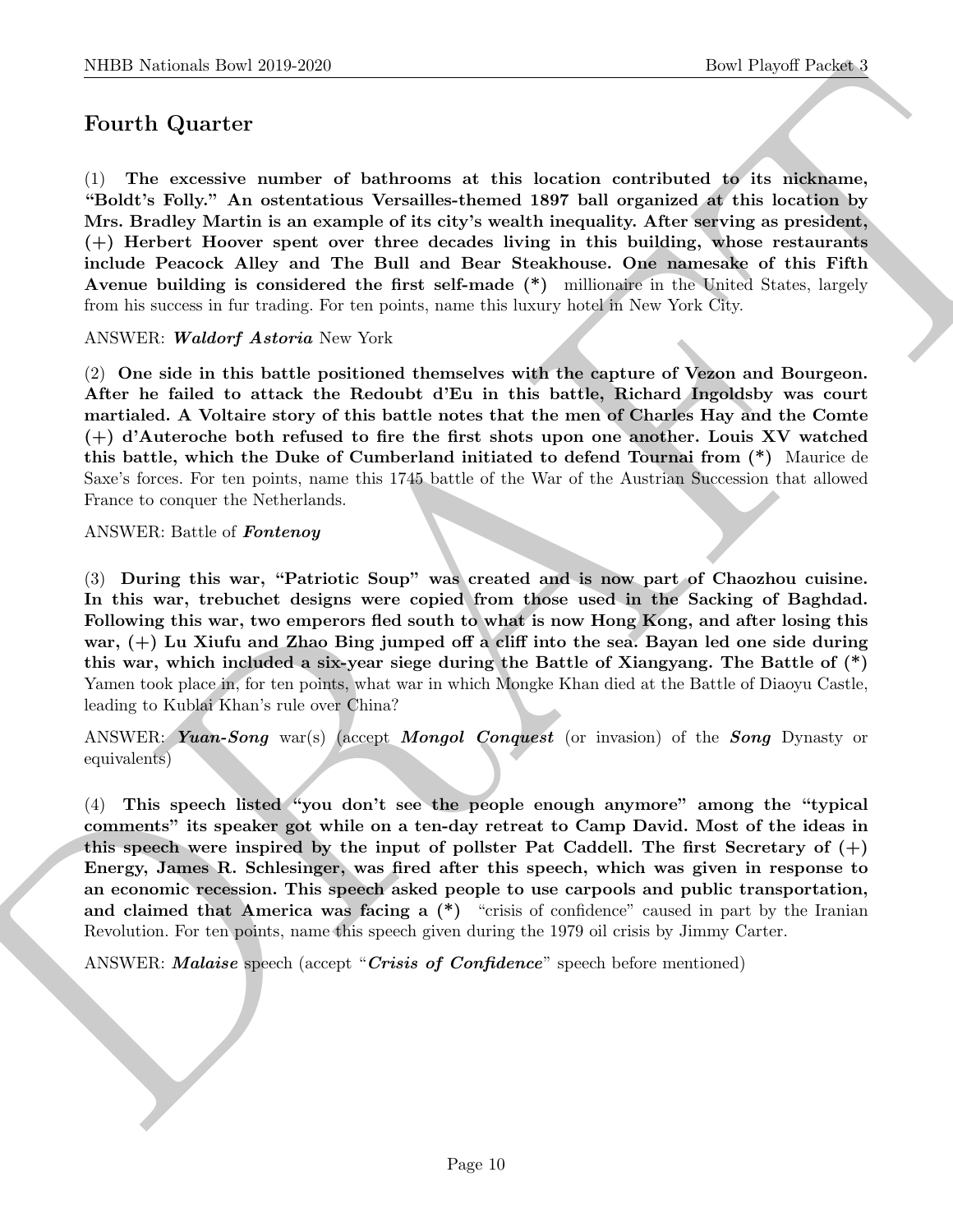NIBB Noticeals how 2019 2620<br>
(See Playeri Description and Section 1988). Best Playeri Description and Section 1988)<br>
(C) This debtte stated with a method of the part of this debtte, Andreas (4) Hillstown, as present like (5) This debate started with an article titled, "The Past That Will Not Pass," which argued that a certain event was a "bugaboo...that is suspended above the present like an executioner's sword." As part of this debate, Andreas (+) Hillgruber, argued that war crimes committed by the Red Army demonstrate the non-unique nature of the events central to this debate. One thinker involved in this debate argued that the (\*) Holocaust was committed in response to Soviet aggression. For ten points, name this public debate between Ernst Nolte and Jurgen Habermas about Germany's responsibility for the Nazi Regime.

ANSWER: Historikerstreit (accept Historian's Quarrel, accept Historian's Debate)

(6) This man's wife, Zuzana Honschova, lived in the United States until her death in 1815. Exiled by Russia to Kamchatka for his involvement in the Confederation of Bar, this man asked King Louis XV of France for assistance in establishing a colony. In 1776, after having established a colony at Antongil Bay, this man became Ampansacabe of an  $(+)$  African island. After fighting alongside his former comrade Pulaski in the American Revolution, this man died fighting the French in 1786 in  $(*)$  Madagascar. For ten points, name this eccentric Slovak nobleman, who declared himself King of Madagascar.

ANSWER: John (Janos) Zapolya

(7) This project was initially led by British soldier and geographer, William Lambton, and started at Cape Comorin. This project began shortly after an 1800 military conflict that ended in the defeat of the Tiger of Mysore, Tipu Sultan. This project found that  $(+)$ Kanchenjunga was actually shorter than another feature named for one of this project's leaders, George Everest. This project included Gujarat and Bengal in its map of areas (\*) owned by the British East India Company. For ten points, name this 19th century scientific project that measured an Asian subcontinent's size.

ANSWER: Great Trigonometrical Survey (prompt on "Survey of India")

(8) An expedition in this war led by General Pedro de Villasur was ended by a group of Pawnee. The first presidio of Pensacola was destroyed and Nassau in the Bahamas was plundered during this war. Charles XII's death foiled the efforts of Irish exile, James FitzJames Butler, to incite a  $(+)$  Jacobite rising during this war. This war led to the dismissal of cardinal and chief minister, Giulio Alberoni. The aggressor in this war failed to overturn the (\*) Peace of Utrecht. For ten points, name this war in which a certain number of countries affirmed the terms of the War of the Spanish Succession.

ANSWER: War of the Quadruple Alliance